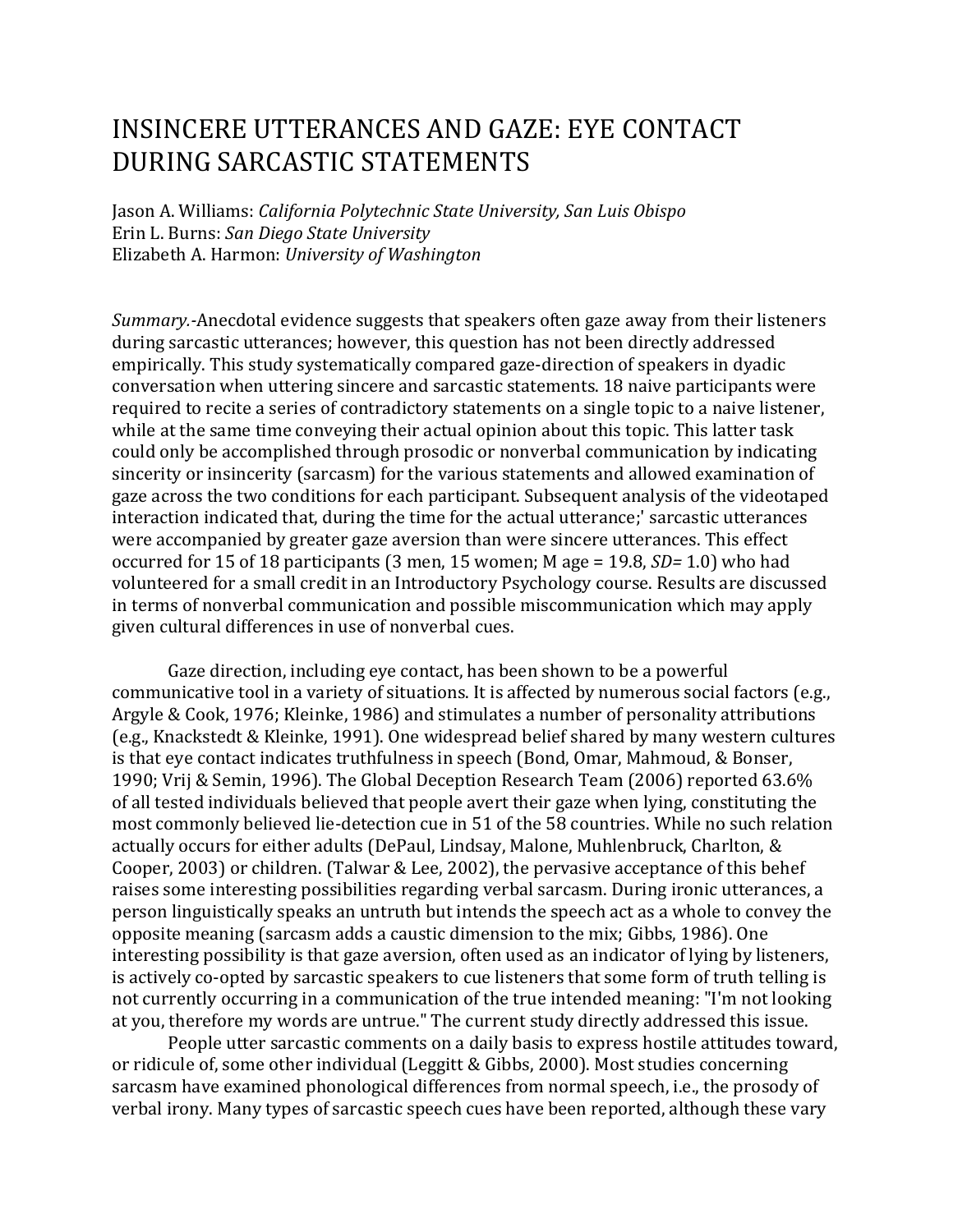consistently, stable pitch-contour (Shapely, 1987; Milosky & Wrobleski, 1994; Haiman, intonation, but rather prosodic cues are based on a departure from an individual's normal by Bryant and Fox Tree (2005). by individual and circumstance and are likely mediated by how familiar are the conversational participants (Kreuz, Kassler, Coppenrath, & McLain Allen, 1999; Rockwell, 2003). Some prosodic cues include slowed speech rate and nasalization (Cutler, 1974), monotonous intonation and long pauses between words (Haiman, 1998), and most 1998). Attardo, Eisterhold, Hay, and Poggi (2003) argued that there is no single ironic speech pattern. Their position is further supported by the subsequent study and analysis

 In the interpretation of affect however, facial expressions have more influence on a listener than auditory information (DePaulo, Rosenthal, Eisenstat, Rogers, & Finkelstein, raised or lowered eyebrows; open, squinting, or rolling eyes; winking; nodding; smiling; 1978), and recent research supports the idea that there are specific visual markers of sarcastic utterances. Rockwell (2001) reported visual cues of sarcasm in the mouth region with naive participant speakers, and Attardo, *et al.* (2003) found numerous visual markers when examining American actors in situational comedies on television. These included and no expression at all or what these authors called the "blank face."

 the verbal component of the speech act. This issue was examined in pairs of participants. Direction of gaze is a powerful cue under most social conditions which seems unexamined in this context. It was hypothesized that to convey sarcasm when there is little familiarity between people, individuals would avert their gaze to indicate the insincerity of One member of a pair was designated to recite a series of contradictory statements, while at the same time communicating the true attitude to the listener. Conveying true beliefs required some cue outside the literal meaning of the specific utterances. While not true spontaneous sarcasm, this manipulation may provide more ecologically valid data than asking participants to be sarcastic (posed sarcasm). Only individuals with at most surface familiarity with each other were paired simply to reduce extraneous variation in the sample and to ensure sarcasm was necessary to complete the task. A video of the interaction was recorded on computer, and eye contact compared between the sincere and sarcastic utterances.

#### Method

## *Participants*

 invalidated the manipulation of sarcasm. Two others' data were excluded because their position to the listeners was not communicated. Eighteen pairs of undergraduate university students (3 men, 15 women), who received a small credit in an Introductory Psychology class constituted the data set for the current experiment. All were born between 18 and 22 years of age (M=19.9, SD=1.0) and were treated in accord with the policy of Gonzaga University Institutional Review Board. The data of a number of participants were not analyzed. Data from one pair were omitted after discovering during debriefing they were well-acquainted despite contrary instructions during sign-up. Data of eight participants were excluded from analysis because they moved outside the viewing area of the fixed camera during the orations. Data from eight other participants were omitted from analysis for lack of strong opinion to the topic, which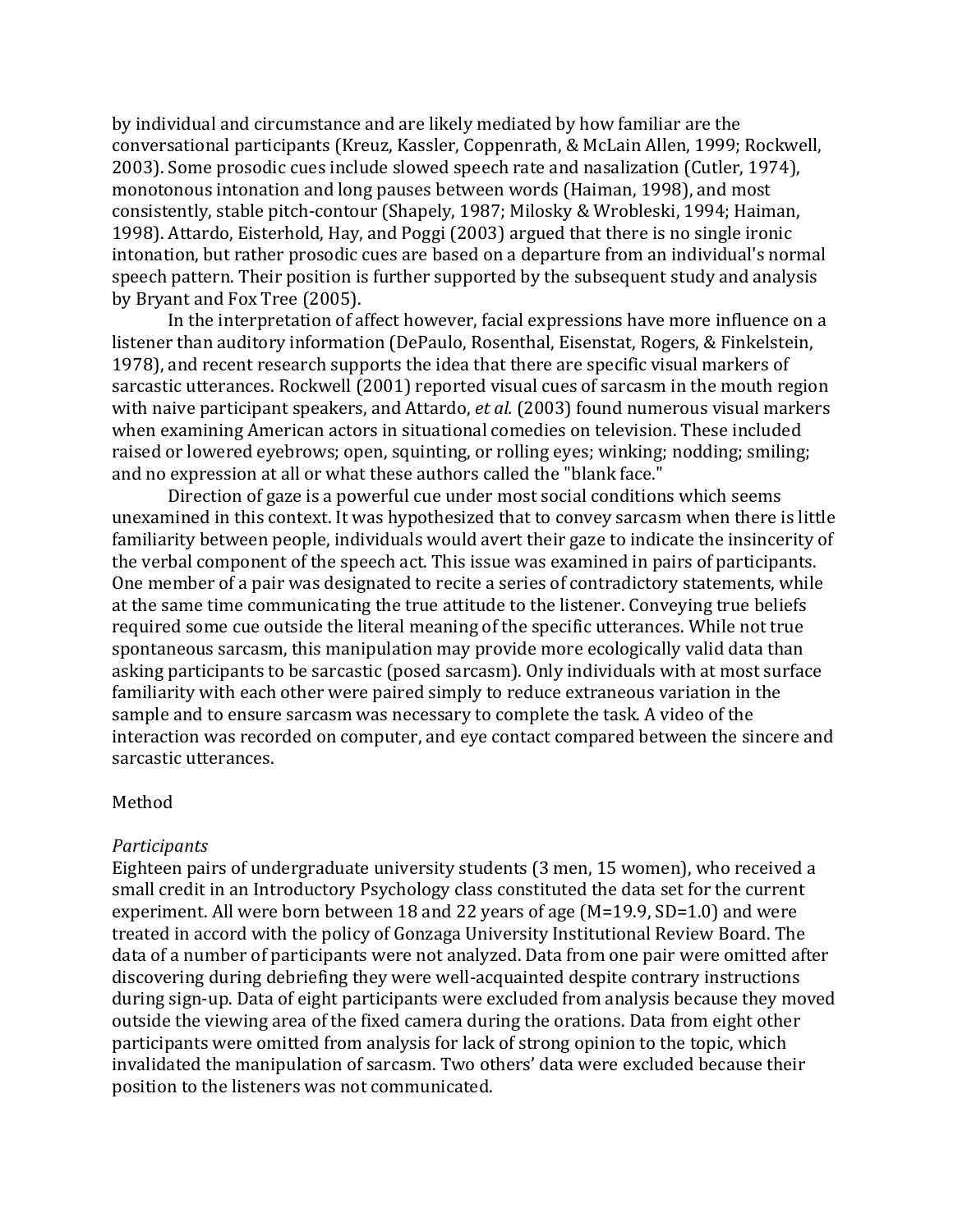#### *Procedure*

 To produce sarcastic utterances within a controlled laboratory setting, the following procedure was used. Participants signed up for the experiment in pairs, with the understanding that each should have had at most casual familiarity with the other person. Upon arriving, they were randomly designated as "speaker" and "listener," and escorted to a small (6 ft. X 10 ft.) well-lit room. The two participants sat in designated chairs facing each other about 4 ft. apart, and the speaker was given the following instructions, with the listener present: "You will be asked to read a series of 12 cards one at a time; On each is a statement about President Bush- six are positive, while six are negative. Your goal is to convey to the listener what your true feelings are toward the President. Please read each card, drop it in the bucked to your right, and then state the sentence exactly as written.

The listener was then instructed that the goal was simply to inter the speaker's true feelings toward the President. Each statement was designed to that it could equally be read sincerely or sarcastically, e.g., "Bush is a great President" and "Any Democrat would be better than Bush." Following the oration of the 12 statements, the participants were asked to rate on a 6-point scale his opinion of the President, anchored by 1: Strongly approve and 6: Strongly disapprove. The listener was given the same scale but asked to rate the *speaker's* opinion of the President.

## *Video Recording and Analysis*

A Canon Optura Xi video camera was set up in the back of the room, position, this disadvantage was offset by simply having participants behave without instructions regarding their motor behavior. aimed at the chair in which the speaker was to sit, and focused slightly wider than a full face shot when participants were present to allows some latitude for participant's height and posture (Fig 1). To make the speaker-listener interaction as natural as possible, no instructions regarding seating height, body posture, and so forth were given and no adjustments of the camera were made in their presence. While this resulted in many cases whom data were useless as the camera frame was misaligned from the actual head

 they were almost making eye contact with the camera behind this persons' head; The The spacial quality of the video recording (see below) allowed fairly easy assessment of gaze direction, since when the orator was looking at the other participants, situation was slightly complicated by the fact that the camera was minimally offset horizontally from the speaker-listener line, given occlusion for the listener's head; Therefore, three naïve coders were assigned blindly to assess the speaker's eye contact with the listener according to the following procedure.

First, data analysis was restricted to the interval of the actual utterance. Consistent with the literature (Levine & Sutton-Smith, 1973), in all cases participants began their utterances while making eye contact. Since the process of reading the card, placing it in the bucket, and so forth represented behaviors of no theoretical interest, these were excluded, and while information may have been conveyed slightly before or after the utterance, no such signs were clearly visible. For each participant, the video session was edited into 12 segments, separated by a blank interval, with each segment consisting solely of the video which began at the frame when the utterance began and ended with the frame at which the utterance concluded. The audio was then removed, and 12 such segments were supplied to the three naive data coders to evaluate eye contact.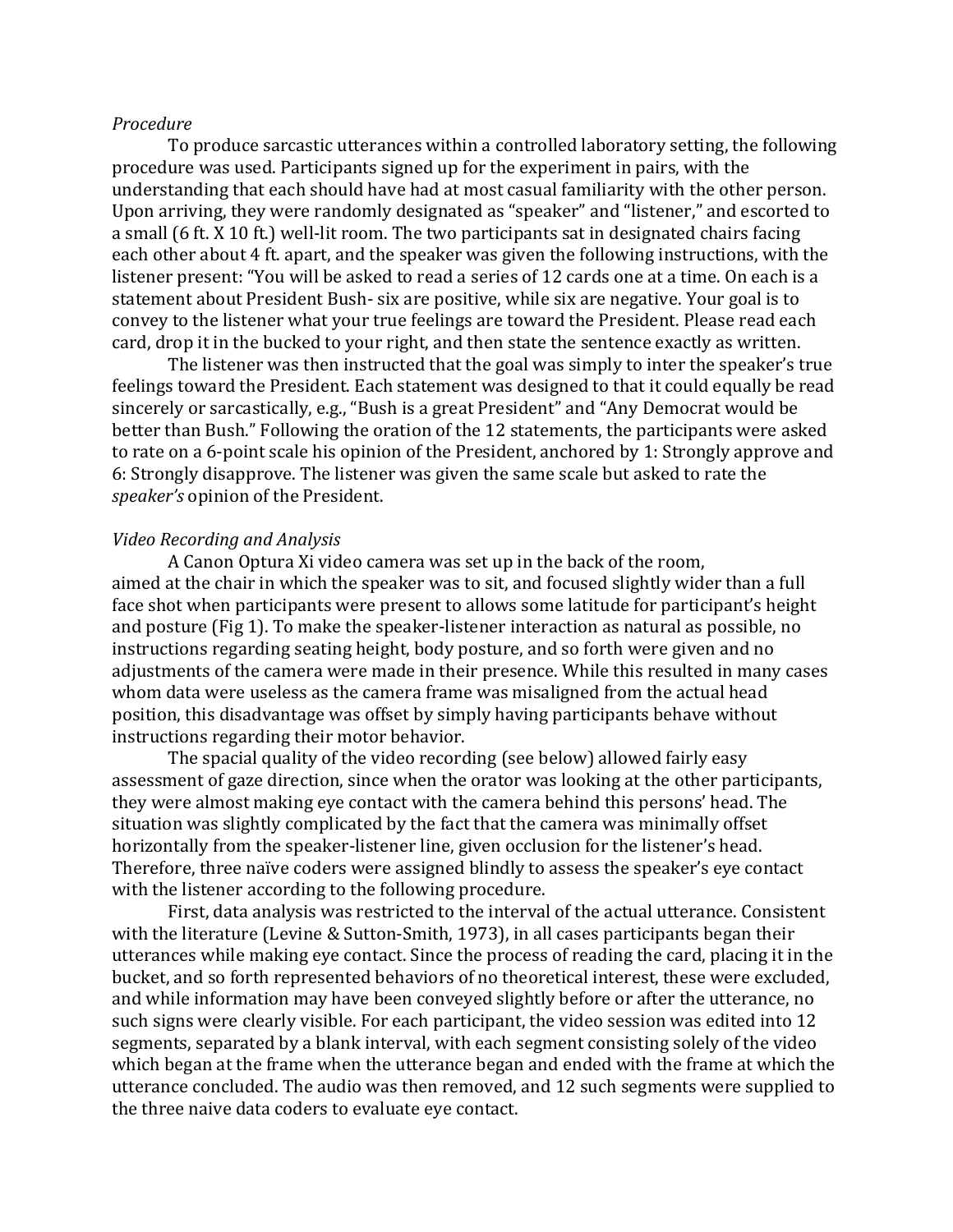Each coder advanced the video segment frame-by-frame and noted when eye contact was made or broken. The capture rate of 14 Hz fixed frames 70 msec. apart While this temporal resolution may seem coarse, the average saccade requires 50 msec. from beginning to end of the actual movement (Hyde, 1959), and so high spatial resolution (800 x 600 pixels) was valued over having multiple frames of intersaccadic movement. For each utterance, coders subsequently summed the total duration of eye contact throughout the utterance. This figure was divided by the overall utterance length to yield a percentage of eye contact for that particular trial. Each of the three coders generated a percentage for each of the 12 statements, and a final value for each trial calculated as the mean of the three estimates. Reliability between coders was high (Cronbach alpha=.97).

#### RESULTS AND DISCUSSION

 participants, mean eye contact occurred 63.9% *(SD=* 18.3%) of the time for sincere For each speaker, it was first necessary to identify which set of six questions was sarcastic and which was sincere; this was accomplished by examining their rating score of presidential approval. Those who had positive ratings for the President had statements favorable to the President coded as sincere and negative questions coded as sarcastic, with the reverse procedure used for those who were negative toward the President. Overall, four participants were positive, while 14 were negative. For each participant, the estimates of the six sincere and six sarcastic utterances were averaged separately for· a single mean percentage of eye contact for the sincere and sarcastic utterances. Across the 18 statements, and 52.7% *(SD=21.3%)* of the time for sarcastic statements, a difference which was statistically significant ([17=3.5, two-tailed *p=.003).* Effect size was large, over 80% of a standard deviation *(d* = .83, calculated by the ratio of mean difference to SD of the difference distribution, preserving within-group design characteristics). The effect was observed for 15 of 18 participants, including all four supporters of the President. Power analysis for the medium effect size of .3 was 24.9%, and for the measured effect size of .83 was 98.9%.

Consistent with the hypothesis, gaze aversion was consistently employed during sarcastic utterances. This cue differs from the "rolling of the eyes" reported by Attardo, et al. (2003); that effect, a vertical movement away from fixation, occurred for only four participants and then only in a few trials. Instead, the gaze aversion was most often accomplished with a simple horizontal saccade and sustained fixation away from the listener. The second most common expression of aversion was a simple saccade and fixation downward.

 speaker decreasing either or both prosodic and nonverbal cues of sarcasm, including gaze aversion, consistent with familiarity (Kreuz, et al., 1999). Similar to the findings of Attardo, et al. (2003) regarding phonological markers, eyecontact during sarcasm was dependent upon the normal gaze pattern of the speaker, i.e., a decrease from baseline gaze. Speakers varied widely in the overall percentage of eye contact, the lowest being 10.8% and the highest 88.4% (SD=20.0%); however, even in these extreme cases, eye contact decreased during sarcasm, and this pattern across all participants was further reflected by a decrease in the measured standard deviation (SD=13.7) of participants' within-differences scores. As the current study examines pairs of relative strangers, it is possible that increased familiarity with the listener would show a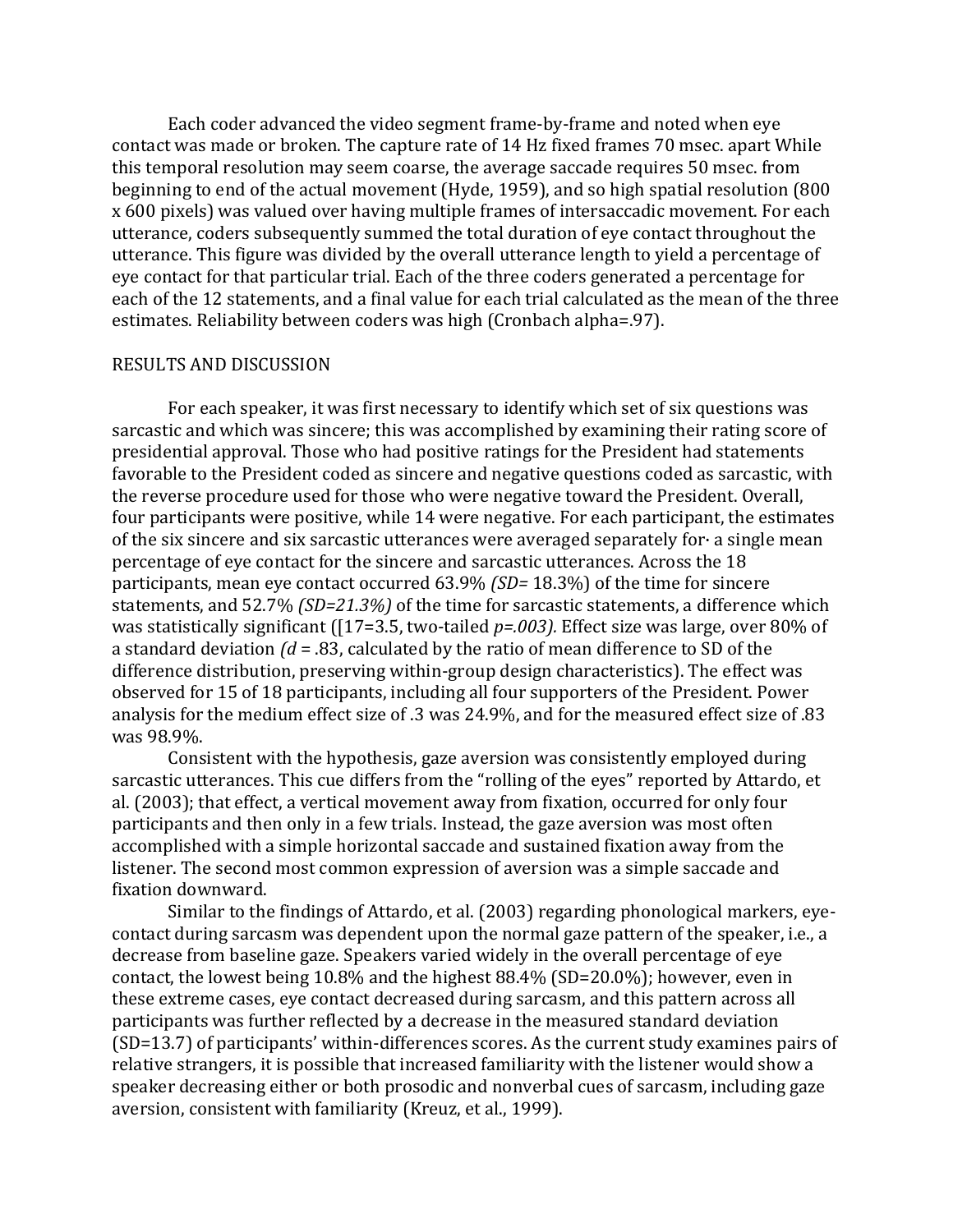An alternative to the idea that sarcastic speakers are actively employing a gazeaversion cue in communication is the possibility that this behavior is a result of basic cognitive processes associated with cognitive load. By the age of 8 yr., children tend to avert gaze when engaged in cognitively demanding activities (Doherty-Sneddon, Bruce, Bonner, Longbotham, & Doyle, 2002). It is possible that the additional cognitive load associated with being sarcastic produces aversion in this circumstance. In the literature on deception, DePaulo, *et at.* (2003) were skeptical that this occurs when people are lying, simply because people are so practiced at this task that lying may only be slightly more difficult than truth telling. One might well be skeptical about this occurring in the present experiment for participants were reciting sentences.

Given that the gaze aversion reported in the current study may be a direct result of specific cultural beliefs about eye contact and truth telling, this cue may "employ only in these cultures in which this belief is common. Native American Navajo culture (Knapp, 1972), as well as Mexican-Americans and Japanese cultures (Sue & Sue, 1977) assign different meanings to direct gaze (hostility and lack of respect), so sarcastic communication across cultures could be severely compromised by a misinterpretation of this nonverbal cue. Such is likely as sarcastic statements are in general perceived to be less sarcastic than intended (Rockwell, 1999, 2001, 2003). Also, given that sarcastic comments are often directed at a particular person, the end result might be especially inflammatory or damaging. Researchers could examine directly whether gaze aversion during sarcasm is coupled with cultural beliefs on truth telling and also whether cultural differences about this belief would produce sarcastic misunderstandings.



FIG. 1. Arrangement of speaker. listener, and camera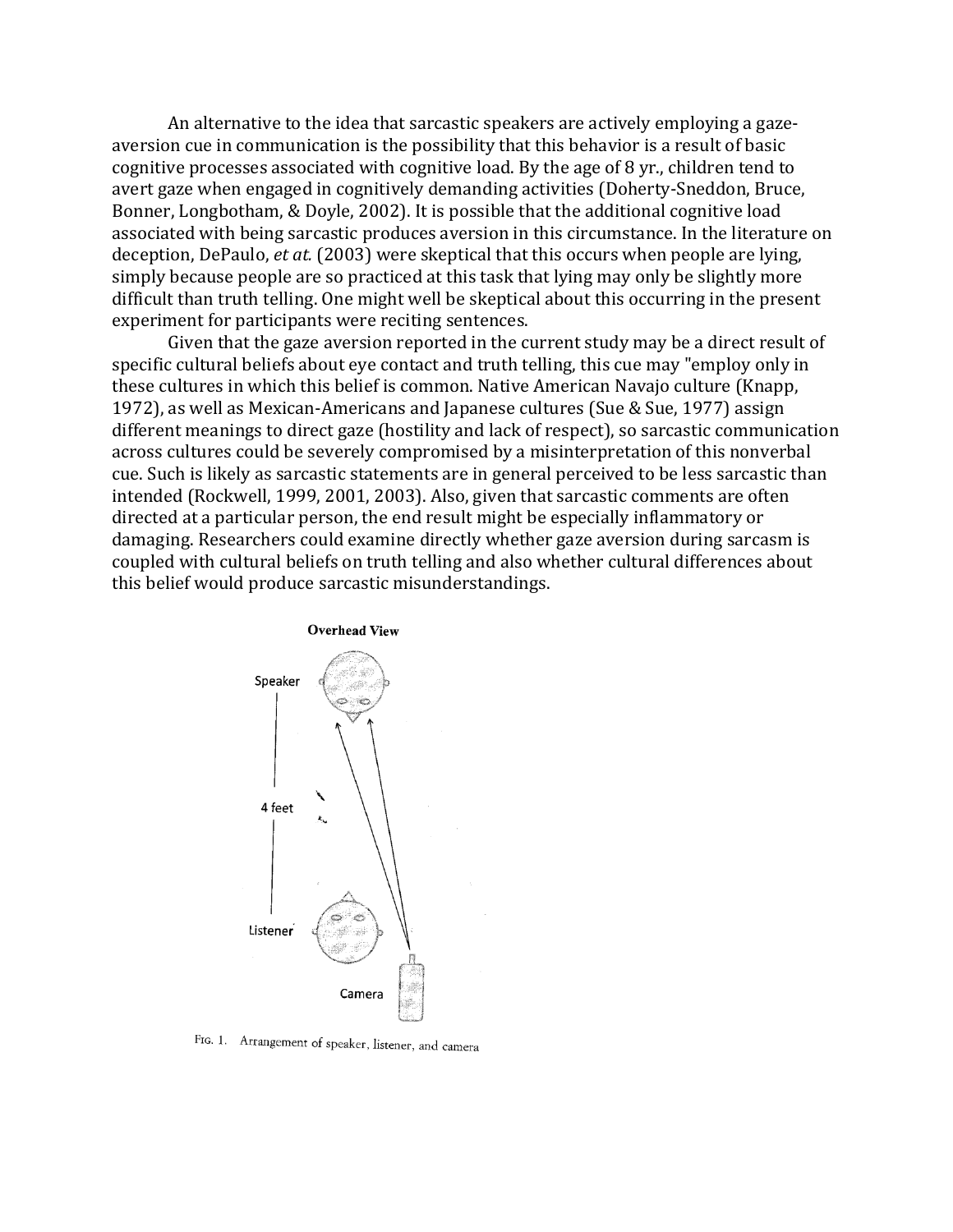| Participant | Sincere | Sarcastic | Difference |  |
|-------------|---------|-----------|------------|--|
| 1           | 65.5    | 49.8      | 15.7       |  |
| 2           | 75.1    | 73.0      | 2.1        |  |
| 3           | 68.4    | 66.3      | 2.1        |  |
| 4           | 48.7    | 39.5      | 9.2        |  |
| 5           | 66.3    | 43.4      | 22.9       |  |
| 6           | 73.4    | 47.7      | 25.7       |  |
| 7           | 74.0    | 57.6      | 16.4       |  |
| 8           | 74.0    | 85.6      | $-11.6$    |  |
| 9           | 59.3    | 69.3      | $-10.0$    |  |
| 10          | 73.1    | 58.6      |            |  |
| 11          | 69.7    | 23.6      | 14.5       |  |
| 12          | 63.7    | 44.3      | 46.1       |  |
| 13          | 47.7    | 30.0      | 19.4       |  |
| 14          | 75.1    | 62.9      | 17.7       |  |
| 15          | 94.2    | 85.6      | 12.2       |  |
| 16          | 34.9    |           | 8.6        |  |
| 17          | 75.1    | 22.7      | 12.2       |  |
| 18          | 12.8    | 79.4      | 4.3        |  |
|             |         | 8.9       | 3.9        |  |

I TABLE **PERCENT OF EYE CONTACf FOR EACH OF <sup>18</sup> PAIRS OF PARTICIl'ANTS**

# **REFERENCES**

ARGYLE, M., & COOK, M. (1976) *Gaze and mutual gaze.* Cambridge, MA: Cambridge Univer.Press.

 ATTARDO, S., EISTERHOLD, J., HAY; J., & POGGI, 1. (2003) Multimodal markers of irony and  sarcasm. *International Journal of Humor Research,* 16, 243-260.

BOND, C. E, OMAR, A., MAHOUD, A., & BONSER, R. N. (1990) Lie detection across cultures. *Journal of Nonverbal Behavior,* 14, 189-204.

 BRYANT, G. A., &Fox TREE, J. E. (2005) Is there an ironic tone of voice? *Language and Speech,* 48, 257 -277.

CUTLER, A. (1974) On saying what you mean without meaning what you say. In M. W. LaGaly, R. A. Fox, & A. Bruck (Eds.), *Papers from the Tenth Regional Meeting, Chicago Linguistic Society.* Chicago, IL: Chicago Linguistic Society. Pp. 117-127.

 DEPAULO, B. M., LINDSAY, J. L., MALONE, B. E., MUHLENBRUCK, L., CHARLTON, K., & COOPER, H. (2003) Cues to deception. *Psychological Bulletin,* 129,74-118.

 DEPAULO, B. M., ROSENTHAL, R., EISENSTAT, R. H., ROGERS, P. L., &FINKLESTEIN, S. (1978) Decoding discrepant nonverbal cues. *Journal of Personality and Social Psychology,*  36, 313-323.

 DOHERTy-SNEDDON, G., BRUCE, V, BONNER, L., LONGBOTHAM, S., &DOYLE, c. (2002) Development of gaze aversion as disengagement from visual location. *Developmental Psychology,* 38,438-445.